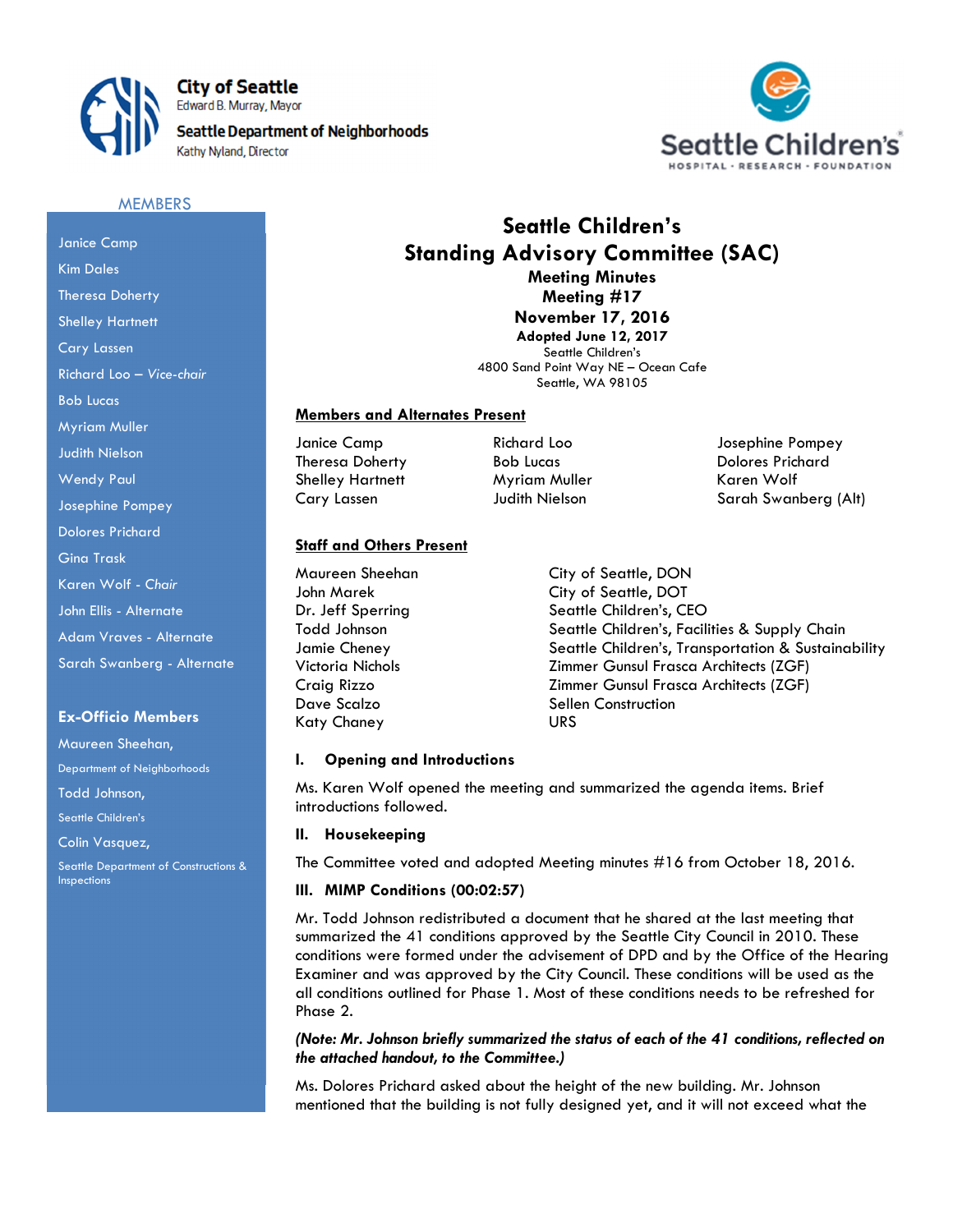MIMP states regarding the height, bulk and scale. He mentioned that the total height of the new building does not include the mechanical penthouse. The new building will look like the existing Phase 1 building.

Ms. Myriam Muller asked about the traffic management plan, and how it will reevaluate and readjust to the future development at the University of Washington and at U Village and how will this Committee persuade the City for a better connection to Montlake since traffic will be affected going to the hospital campus.

Mr. Johnson noted that Children's will work with their consultants to refresh the SEPA along with the Transpo Group. He noted that they will focus at Children's impact in the area.

Ms. Muller commented if the growth at the UW is included in the analysis and reassessment of the traffic plan. Mr. Johnson confirmed that it is included in the traffic plan.

Ms. Josephine Pompey asked about pedestrian safety along Sand Point Way heading down the U Village. Mr. John Marek of SDOT commented that they will follow up on the issue.

## IV. Design Guidelines (00:29:22)

Mr. Johnson introduced Ms. Victoria Nichols. She is a partner at Zimmer Gunsul Frasca Architects (ZGF). ZGF did the Master Plan for the campus as well as designed Building Hope. Ms. Nichols presented a summary of the design guidelines she and her team created and presented to the Seattle Design Commission and approved in 2010. The guidelines have two categories: Site guidelines and Architectural character. The site guidelines include the campus character, public entrances and access points, streetscapes, landscaping, safety and light and parking. The architectural category includes height, bulk, scale, architectural features and elements and rooftop finishes.

The campus character for the new building and its surrounding area is about open spaces, making sure it is inviting and open. It also addresses street development, garden edges and its transition from the hospital building and the public right way that respects and adjacent and existing properties around campus. The public entrance and access creates priority access points and frontage location and improving the wait lining. This attribute makes the entrances clearly visible to the public while preserving the garden edges and transition zones.

Streets and pathways were designed to accommodate all travel modes including bikes and buses. Pedestrian pathways and sidewalks are described as welcoming and open to the public and barrier free as well as ADA accessible. Mr. Johnson added that one of the innovative things they did at Sand Point Way was creating a separate pedestrian walkway that links up to the Burke-Gilman trail. This allowed access all the way through the campus along the cycle track and up to the Burke-Gilman trail.

Ms. Nichols talked about parking and vehicle movement. She noted that this attribute compliments a calming feature of the campus through treatment of the parking structure and parking areas that compliments the campus landscape. The landscape guideline talks about the plants surrounding the residential areas, their color, texture, pattern.

She added that plant locations should be coordinated by adjacent building functions. For example, the retaining walls should respond to onsite conditions such as steep slopes, existing trees as well as improve the offsite conditions. She added that retaining walls along public sidewalks that extend higher than the eye level should be avoided.

She talked about screening and night lighting which softens the noise and visual impact of adjacent properties. It also provides furnishings that maximize pedestrian safety as well as bring positive social interaction among the public, staff, patients and visitors.

Ms. Dolores Prichard asked about the flashing lights along the walkway of Penny Drive and if there are plans for additional lighting. Mr. Johnson noted that they will take another look at the lighting scheme along Penny Drive.

Ms. Nichols talked about the height, bulk, and scale as important elements of the MIMP. She noted that the building height and bulk needs to compliment the neighboring structures in the same visual field. She mentioned using building materials that compliment what exist now on campus. Mr. Johnson added that after the opening of Building Hope with the new palettes and materials, Children's went back and updated the older buildings with similar materials.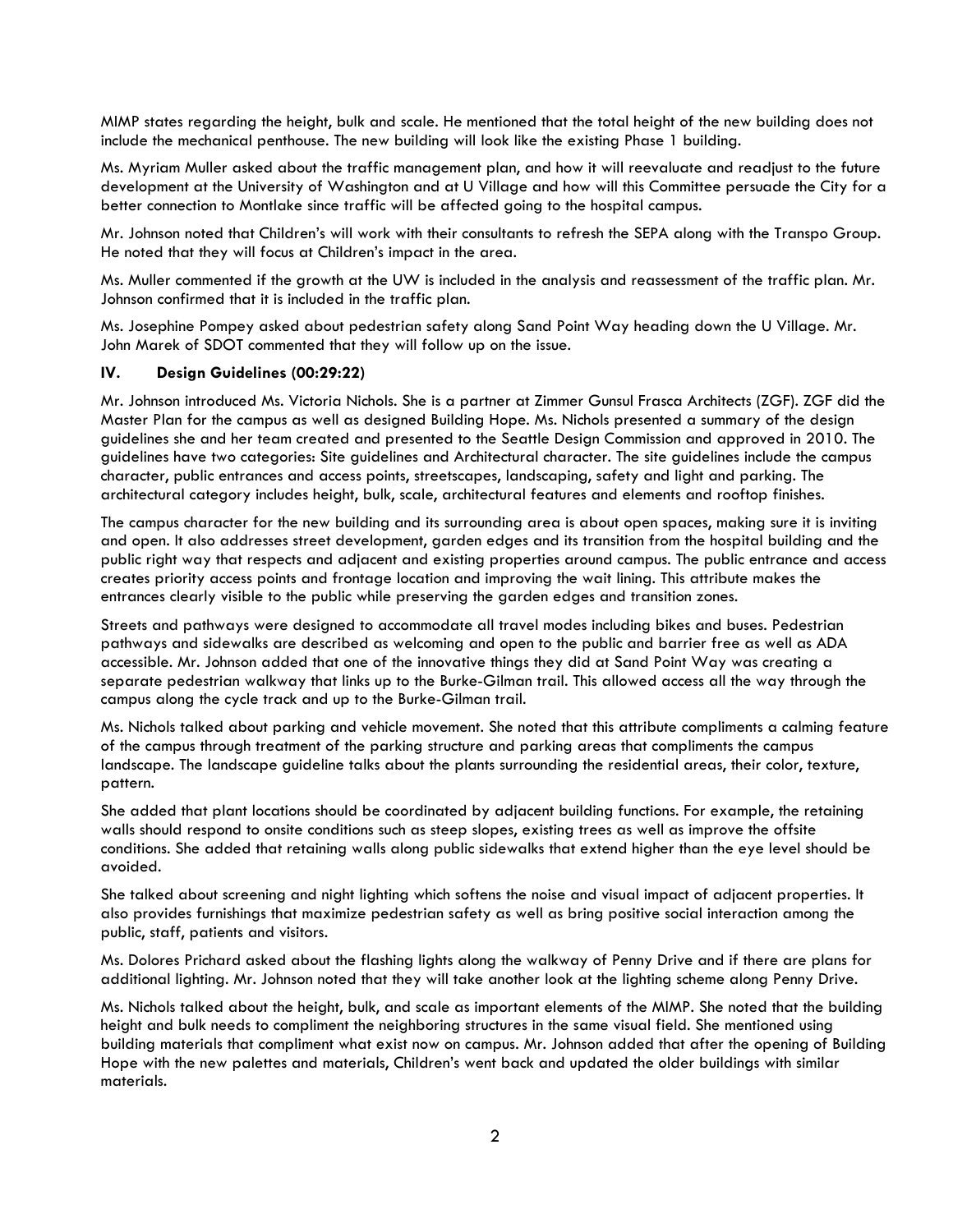Ms. Cary Lassen asked about Sand Point Way and  $40<sup>th</sup>$ , and if these streets will be changed or impacted. Mr. Johnson noted that they do not plan on changing these streets. He added that under the MIMP, Penny Drive will be the primary entrance and exit way for the campus. He mentioned that Phil Smart Way that connects the upper section of the campus to the newer section, will remain intact.

Ms. Lassen noted that they have had discussions in hindsight about using the same lane along  $40^{th}$  as a connection from the Center for Urban Horticulture to the Children's campus. Mr. Johnson commented that they would consider the idea.

Ms. Nichols discussed the rooftop and building materials and noted that these should be design elements with high quality and attractive materials that are appropriate the hospital campus and the neighborhood.

Mr. Johnson opened the discussion about the important elements that resonated to the Committee. He noted that at the last meeting, Ms. Sheehan asked the Committee to submit her a list of priority that they felt important for the new building. Ms. Sheehan compiled a list of priorities including: parking, sidewalks, and landscaping. She added that if they have not had a chance to review the design guidelines, to review them so they could understand the parameters and goals for the project.

Ms. Prichard commented about the panic button along the Boeings Garden. Mr. Johnson noted that they will be installing more of the duress lights across the campus.

Ms. Sheehan commented that the Committee will use the design guidelines as a scorecard and the goal is to reach a consensus and begin the conversation with Children's and the design team about any gaps and incorporate them into the project.

Mr. Johnson mentioned that the next meeting will be at the auditorium. He suggested that they may take a walk out on the deck so he can point out some of the design elements that were discussed. He noted that Phase 1 is a good representation of what is going to happen in Phase 2.

Ms. Wolf encouraged the Committee members to look at these priorities and see if there are any additions. She noticed that streetscapes and sidewalks are one of the priorities and she commented that it makes sense since these are the transition area where the campus and the neighborhood meets.

A question was raised about how the traffic study and the design will be coordinated. Mr. Johnson noted that the Master Plan already did some of the work with a preliminary study on campus and the Council approved the planning envelope. The design team, traffic consultants, acoustic consultants, and others will be brought in to work and test these scenarios.

A question was asked about how the transportation numbers will be analyzed considering Light Rail. Mr. Johnson introduced Ms. Katy Chaney to briefly discuss the process. Ms. Chaney noted the EIS was completed in 2010. At that time, the Light Rail was considered as part of the traffic analysis.

They looked at the planning envelope that the City Council approved that analyzed the maximum square footage and the minimum and maximum parking spaces available, and the TMP and SOV's. Once the new square footage is known for the new building, the traffic consultants are brought in and they will update all the models and use the intelligent transportation system to analyze and determine what is going on at Sand Point Way and look at all the traffic studies, and new development at University Village.

She noted that they will build a cumulative impact review after the traffic consultant have completed their intelligent transportation analysis and will incorporate Children's traffic scenarios and see how it will affect the traffic and look for potential improvements.

A question was asked about how will this study correspond with the actual physical design of the building. Ms. Chaney noted that the driveways were already set in the Master Plan.

Ms. Prichard commented that City of Seattle had lowered the arterial speeds in City streets, and noted that this may put pressure along Sand Point Way, and if these had been looked at. Ms. Chaney responded that they will look at it and analyze any potential impact.

Mr. Marek commented about the City's Vision Zero Effort, and along with WSDOT they will look at Sand Point Way to evaluate the traffic and speed improvements.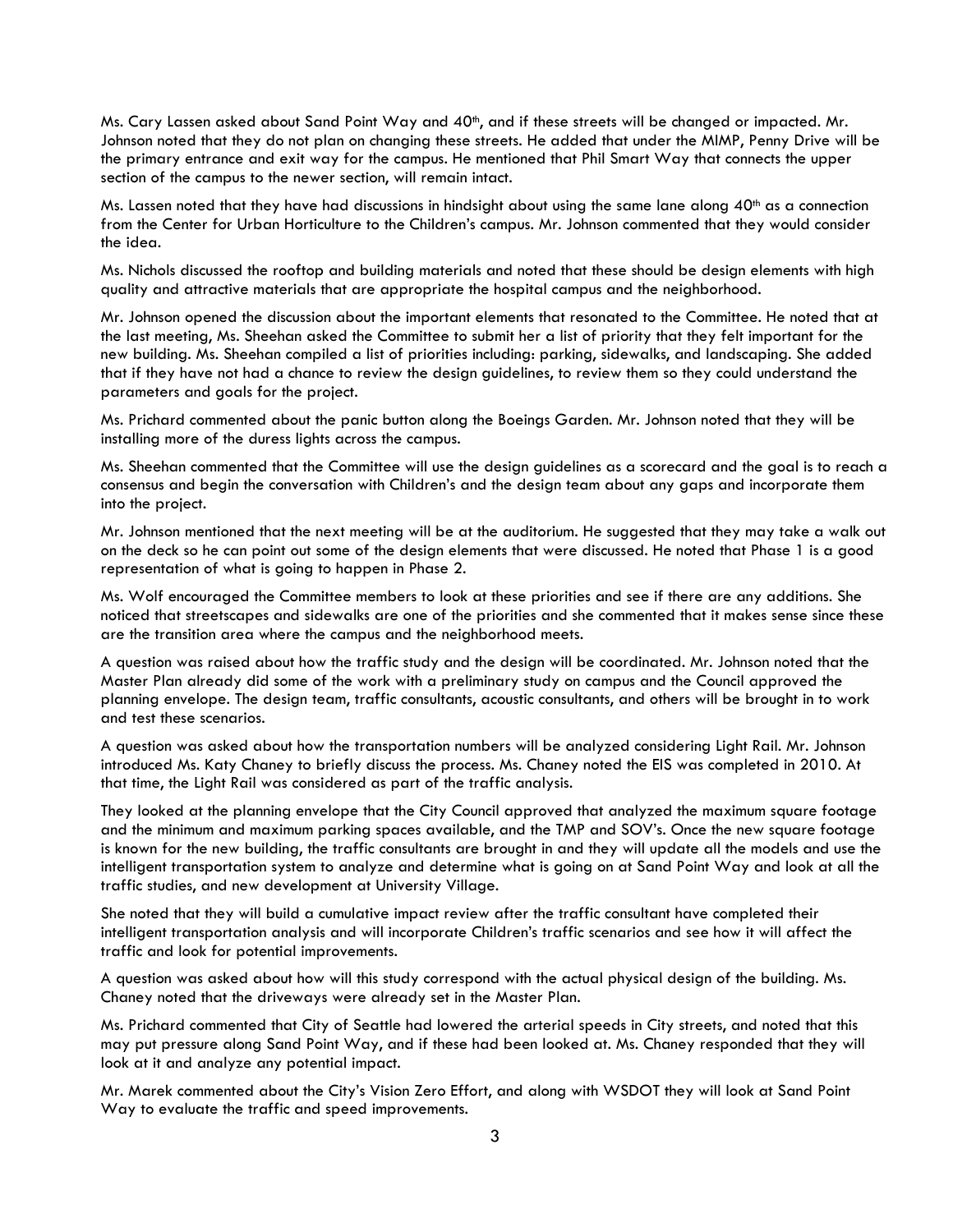A follow up question was raised regarding the transportation and traffic studies and how will it change the design. Ms. Chaney mentioned that they will maintain the existing access points of interest to the campus. She added that there is no plan to introduced new curb cuts. She noted that what they are looking for are follow up studies and data with the Light Rail in mind and the anticipation of the new volumes and where are they coming from. Children's will share more information after the studies are done and will go through it methodically.

A question was raised about the traffic study on NE  $40<sup>th</sup>$  and  $40<sup>th</sup>$  Avenue, and when will the results will be available. Ms. Jamie Cheney mentioned they have designs 90% complete and are waiting for a response from the City and SDOT. Ms. Cheney reminded the Committee that Children's recommended a range of elements to the City to enhance the intersection such as speed cushion or bumps, 3 way stop, curb bulbs, painted crosswalks, raised painted crosswalks, etc. During the design review with the City concluded that the speed and volume does not warrant as many treatments they requested. The speed and volume warranted a painted crosswalk, curb bulb, and a speed radar. The speed radar will be at both sides of  $45<sup>th</sup>$ , and the painted crosswalk will be across  $40<sup>th</sup>$ .

Ms. Wolf mentioned that they will have more discussion about this topic in future meetings.

#### V. Construction Management Plan (01:10:07)

Mr. Johnson introduced Mr. Dave Scalzo of Sellen Construction to provide a brief presentation about the Construction Management Plan (CMP). Mr. Scalzo and Sellen have been associated with Children's for 17 years, and some of the building projects they built include: Melinda French Gates Ambulatory building, Janet Sinegal Patient Care, Building Hope and the Bellevue Clinic. Sellen and its staff have had deep experience with the surrounding neighborhoods.

Mr. Scalzo mentioned that the Forest B building will be nine story rectangular shaped building, approx. 300,000 sq. ft. with spaces for Operating Rooms, clinics, and laboratories.

He noted that the intent of the CMP is to work with the City and the surrounding neighborhoods to develop mitigation tools to lessen the impacts to neighbors, businesses, traffic as well as provide pedestrian safety to the public, staff, and patients. Sellen coordinates and submits the CMP to the City of Seattle, SDCI, and SDOT who provide comments on the CMP. The CMP also provides a dedicated liaison, usually the site superintendent, and a Children's representative for the public to contact with concerns.

Some of the communication mechanism that they will be using includes bulletins, blogs, and email notifications. Notifications will be sent out a few days ahead of time in case there is unexpected work such as sidewalk closures or any late-night construction work.

Mr. Scalzo added the standard construction work hours are from 7 am to 6 pm on weekdays, and night hours are from 10 pm to 7 am. He noted that construction work does not happen during the night hours. Typically, any work that happens after the standard work hours is if there is non-traditional work needs to happen such as a City Light project. Mr. Johnson added that if there are any downtown projects that need to occur, streets are closed and the work happens late at night.

Mr. Scalzo mentioned SEPA conditions need to be abided by include noise and vibration reduction. He noted that they strive to use the latest technologies and techniques including electric-powered equipment rather than gas and pre-fabrication of the building materials off-site.

He also mentioned installation of barriers to keep the noise down and away from the streets. If they do happen to hear any concerns or notices from the neighborhood about vibrations in the area, the team will regroup and determine a different way or method to accomplish the work without disturbing the surrounding neighbors.

The construction workers traditionally parks off-site and a shuttle transports them to the site. He added that they have a policy not to park at nearby residential or condo areas and all the workers know about the policy.

He added that construction truck routing is challenging, but with the new stoplight at Penny Drive, the drivers should have an easier time entering and exiting the site.

The flaggers are there to watch for pedestrians, and bikers. If there are any street damage due to the construction, they would take a photo and document the damage for repairs.